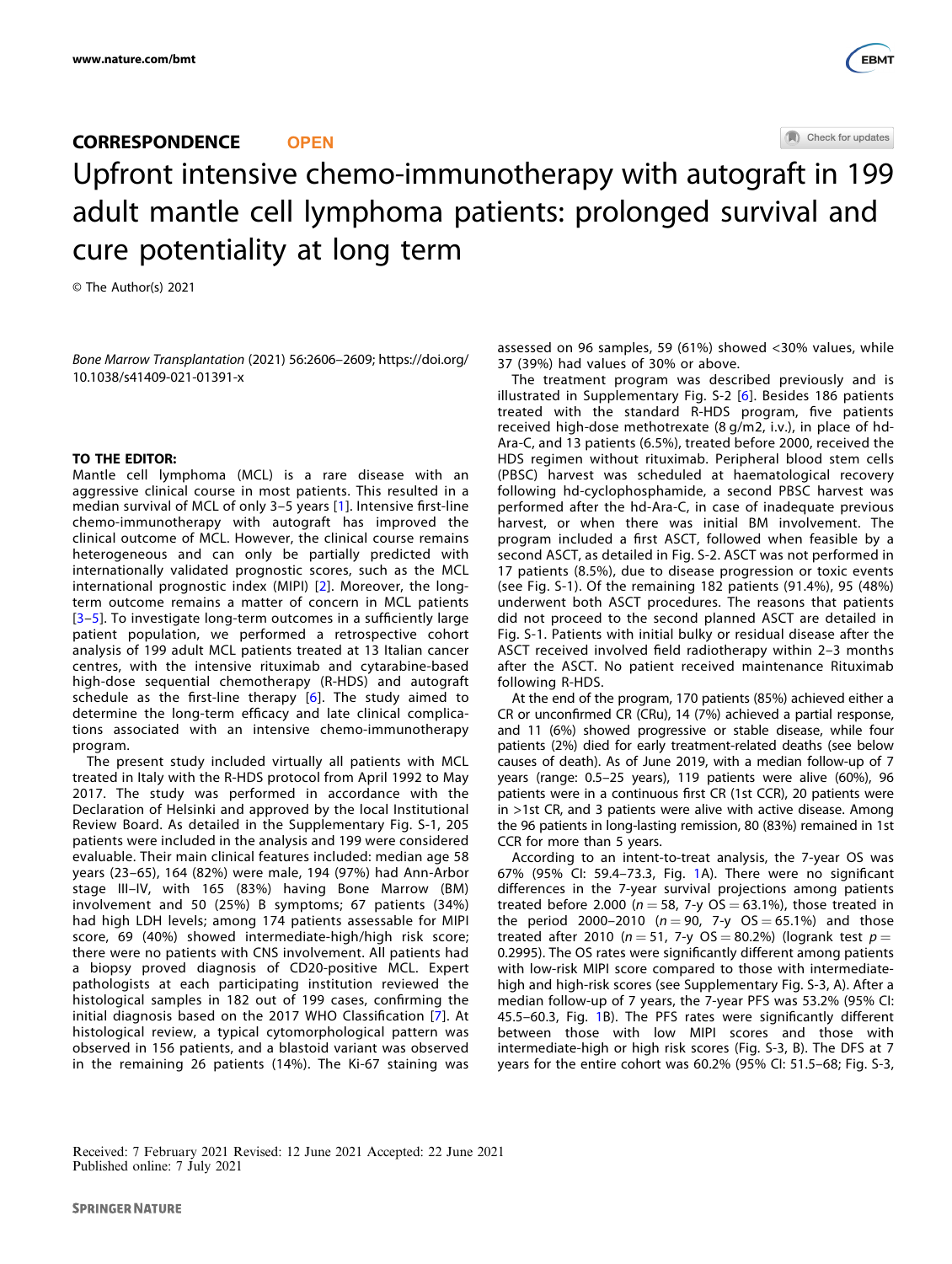

<span id="page-1-0"></span>

Fig. 1 Long-term outcome and main prognostic factors in 199 MCL patients receiving R-HDS. A Overall Survival (OS) curve. At a median follow-up of 7 years, the 5 and 10-year OS rates were 72.3% (95% CI : 65.2–78.2), and 62.5% (95% CI: 55–69.4), respectively. B Progression-free survival (PFS) curve. At a median follow-up of 7 years, the 5 and 10-year PFS rates were 60.5% (95% CI: 53–67.1), and 48% (95% CI: 40.1–55.3), respectively. C Forest plots displaying factors that influenced long-term outcome. MCL: mantle cell lymphoma, LR, IHR/HR: low-risk, intermediate-high risk/high-risk MIPI scores, MIPI: MCL international prognostic index, LDH unv: lactate dehydrogenase upper normal value, ECOG PS: Eastern Cooperative Oncology Group performance status, BM: bone marrow. In the multivariable analysis, the MIPI score and its components (age, ECOG PS, and LDH) were not adjusted for one another.

C). Again, the low MIPI group had significantly different DFS rates than the intermediate-high and high-risk MIPI group (Fig. S-3, D).

As shown in Fig. 1C, a multivariable analysis showed that significantly lower survival rates were associated with an intermediate-high or high MIPI score vs. a low MIPI score, older age, high lactate dehydrogenase, and a blastoid histology. A significantly worse PFS was associated with an intermediate-high or high MIPI, high lactate dehydrogenase, bulky disease, and a blastoid histology (see Fig. 1C). There were no statistically significant differences between patients receiving one ASCT vs. those receiving two ASCT, both in terms of OS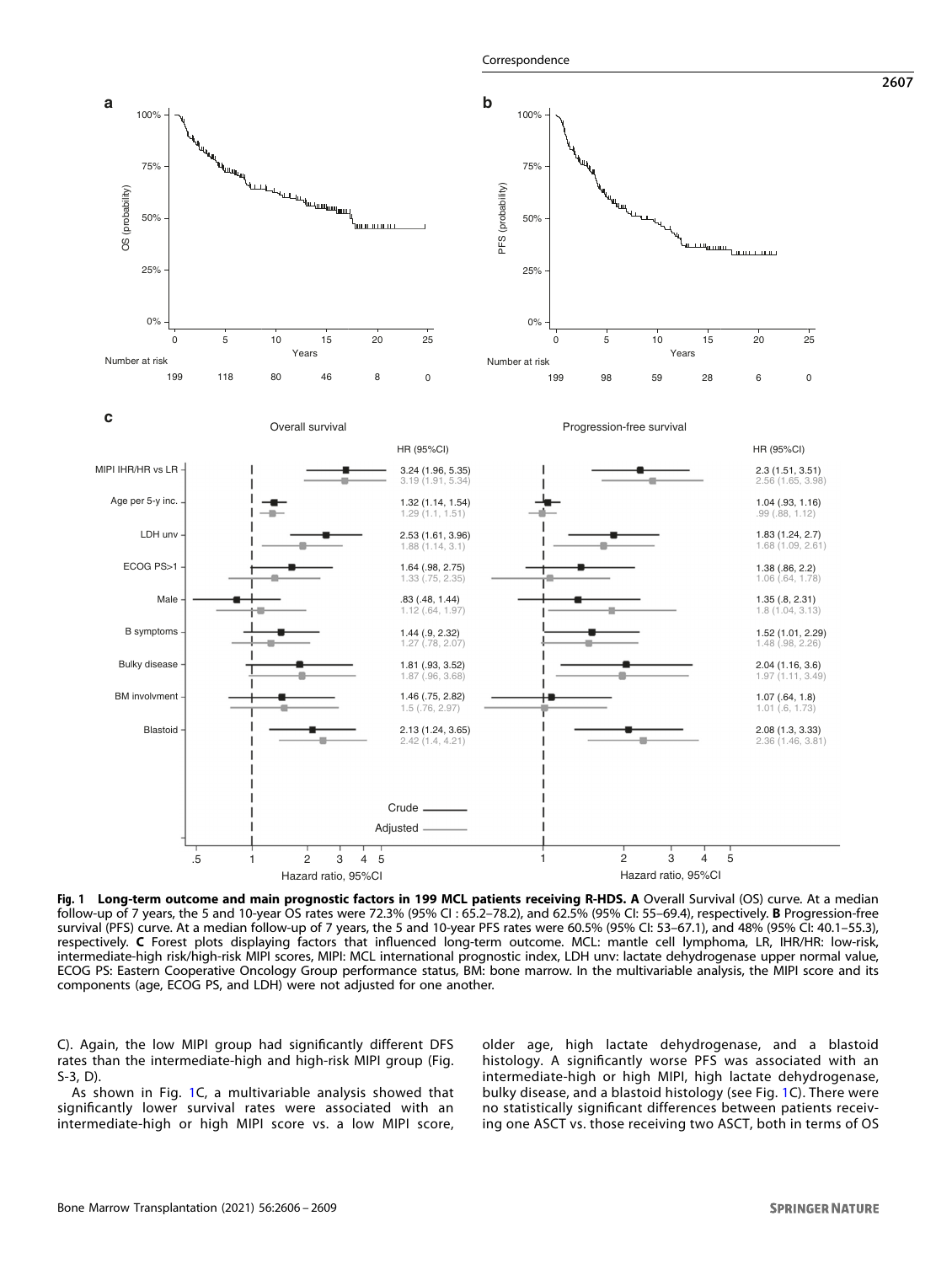(not shown) and PFS (Supplementary Fig. S-4, A). Among the 26 patients with a blastoid histology, 11 survived (42%), at a median follow-up of 13.7 years (range 4–17 years), and 15 (58%) died, with a 13-year OS of 37.5%. Both OS and PFS curves were significantly better in patients with typical vs. blastoid histology (see Fig. S-4,B showing PFS curves). In general, the intensive treatment with autograft did not abrogate the predictive value of main prognostic factors identified in MCL, with the exception of the proliferative index. Indeed, there were no significant differences both in terms of OS and PFS between patients with Ki-67  $<$  or  $=$  />30%.

Overall, 80 patients died (40%), four of them (2%) within 100 days from enrolment (three sepsis and one cardiac arrhythmia). Twenty-eight patients (14%), including the four early fatal cases, died of non-disease related causes in their first CR due to secondary malignancies ( $N = 19$ ; 9.5%), infections  $(N = 5; 2.5\%)$ , cardiac failure  $(N = 3; 1.5\%)$ , and suicide  $(N = 1);$ four more patients died during >1st CR, after salvage treatment. Disease progression was the cause of death in 48 patients (24%). Twenty-nine patients (14.6%) developed a secondary malignant neoplasm, with 18 (9%) solid cancers and 11 (5.5%) haematological malignancies; secondary malignancy had a fatal outcome in 20 cases.

The results demonstrated that intensive, R-HDS chemoimmunotherapy had potent anti-lymphoma efficacy against MCL, both at short- and long-term, with survival results that compare favorably with other rituximab supplemented high dose chemotherapy programs. Our long-term analysis showed that nearly half of the patients maintained persistent clinical remission at several years after treatment completion. Some of these patients with long-lasting CR might have been cured of their disease. Thus, the results raised the issue of whether MCL is curable, whereas currently its eradication is considered impossible. Moreover, most patients experienced a prolonged interval to the next treatment, which allowed the administration of effective salvage treatments, in cases of disease recurrence. Thus, when we combined long-term outcomes of patients in the 1st CR and subsequent CRs, the OS was definitely satisfactory for the entire series of patients treated with R-HDS with ~70% of patients alive after a median of 7 years. These findings confirmed the marked improvement in life expectancy for patients with MCL during the last decade [8–[10](#page-3-0)].

A significant matter of concern was the overall treatment toxicity. The acute treatment-related mortality of 2% was comparable to that reported by other intensive approaches [[11\]](#page-3-0). In addition, at long-term we found 28 deaths (14%) among patients in their 1st CR, mainly due to secondary malignancies, infections, and cardiac toxicities. The late toxicities might even further increase as the years passed. Future long-term follow-up studies on clinical trials based on innovative drugs will be important to determine whether the combined use of innovative drugs and chemotherapy might hold promise by increasing disease control with manageable toxicity. In this view, it is of relevance the recent report of a prospective trial by the FIL cooperative study group indicating that Lenalidomide maintenance after an induction with a RHDS-like scheme and ASCT consolidation prolongs PFS in MCL patients. [[12\]](#page-3-0)

In summary, the data here presented could serve as a solid benchmark for newer approaches. Indeed, the results indicated that adults with MCL may have a long life expectancy, with a high proportion of patients surviving long-term with no evidence of disease.

Sergio Cortelazzo<sup>1,[2](http://orcid.org/0000-0003-2539-5996)0</sup>, Michael Mian D<sup>2,3,20</sup>, Andrea Evangelista<sup>4</sup> , L[i](http://orcid.org/0000-0002-9186-1353)liana Devizzi<sup>[5](http://orcid.org/0000-0002-9186-1353)</sup>, Paolo Corradini D<sup>5,6</sup>, Michele Magni<sup>7</sup> , Marco Ladetto<sup>8</sup>, Simone Ferrero<sup>9</sup>, Andrea Rossi<sup>10</sup>, Anna Maria Barbui<sup>10</sup>, Caterina Patti<sup>11</sup>, Alessandro Costa<sup>11</sup> Umbert[o](http://orcid.org/0000-0001-7772-2747) Vitolo <sup>[1](http://orcid.org/0000-0001-7772-2747)2</sup>, Annalisa Chiappella<sup>5</sup>, Fabio Benedetti<sup>13</sup>, Andrés J. M. Ferreri<sup>14</sup>, Paolo Nicoli<sup>15</sup>, Luigi Rigacci<sup>16</sup>, Claudia Castellino<sup>[1](http://orcid.org/0000-0003-1473-6046)7</sup>, Alessandro M. Gianni<sup>18</sup><br>Alessandro Rambaldi<sup>6,10</sup> and Corrado Tarella D<sup>18,19⊠</sup> <sup>1</sup> Oncology Unit, Clinica Humanitas/Gavazzeni, Bergamo, Italy.<br><sup>2</sup> Division of Hamatology and BMT, Ospadale Centrale di Bolzano.  $2$ Division of Hematology and BMT, Ospedale Centrale di Bolzano, Bolzano, Italy. <sup>3</sup> Faculty of Medicine of the Riga Stradins University (RSU), Riga, Lativa, Italy. <sup>4</sup>Unità di Epidemiologia Clinica e Valutativa AOU Città della Salute e della Scienza di Torino e CPO Piemonte, Torino, Italy. <sup>5</sup>Division of Hematology and Stem Cell Transplantation, Fondazione IRCCS Istituto Nazionale dei Tumori, Milano, Italy. <sup>6</sup>  $6$ Department of Onco-Hematology, University of Milan, Milano, Italy. Oncologia Medica 1, Fondazione IRCCS Istituto Nazionale dei Tumori, Milano, Italy. <sup>8</sup> Division of Hematology, AO SS Antonio e Biagio e Cesare Arrigo, Alessandria, Italy. <sup>9</sup>Department of Molecular Biotechnologies and Health Sciences, University of Torino, Italy/ Hematology 1, "AOU Città della Salute e della Scienza di Torino", Torino, Italy.<sup>710</sup>UOC Ematologia, ASST Papa Giovanni XXIII, Bergamo, Italy. <sup>11</sup>Hematology Unit, Ospedale V. Cervello, Palermo, Italy.<br><sup>12</sup>Multidisciplinary Outpatient Oncology Clinic, Candiolo Cancer Institute, FPO-IRCCS, Candiolo, Torino, Italy. <sup>13</sup>Department of Medicine, Section of Hematology, University of Verona, Verona, Italy. 14Lymphoma Unit, Department of Onco-Hematology, IRCCS San Raffaele Scientific Institute, Milano, Italy. <sup>15</sup>Hematology Unit, University of Turin, Orbassano, Italy. <sup>16</sup>U.O. di Ematologia e Trapianti di cellule Staminali. A.O.S. S. Camillo-Forlanini, Roma, Italy.<br><sup>17</sup>Hematology Unit, Ospedale S. Croce e Carle, Cuneo, Italy. <sup>18</sup>Onco-Hematology Unit, European Institute of Oncology IRCCS, Milano, Italy. 19Department of Health Sciences, University of Milan, Milano, Italy.<sup>21</sup>These authors contributed equally: Sergio Cortelazzo, Michael Mian. ✉email: [corrado.tarella@unimi.it](mailto:corrado.tarella@unimi.it)

### **REFERENCES**

- 1. Herrmann A, Hoster E, Zwingers T, Brittinger G, Engelhard M, Meusers P, et al. Improvement of overall survival in advanced stage mantle cell lymphoma. J Clin Oncol. 2009;27:511–8.
- 2. Hoster E, Dreyling M, Klapper W, Gisselbrecht C, van Hoof A, Kluin-Nelemans HC, et al. A new prognostic index (MIPI) for patients with advanced-stage mantle cell lymphoma. Blood. 2008;111:558–65.
- 3. Geisler CH, Kolstad A, Laurell A, Andersen NS, Pedersen LB, Jerkeman M, et al. Long-term progression-free survival of mantle cell lymphoma after intensive front-line immunochemotherapy with in vivo-purged stem cell rescue: a nonrandomized phase 2 multicenter study by the Nordic Lymphoma. Blood. 2008;112:2687–93.
- 4. Magni M, Di Nicola M, Carlo-Stella C, Matteucci P, Devizzi L, Tarella C. et al. Highdose sequential chemotherapy and in vivo rituximab-purged stem cell autografting in mantle cell lymphoma: a 10-year update of the R-HDS regimen. Bone Marrow Transpl. 2009;43:509–11.
- 5. Romaguera JE, Fayad LE, Feng L, Hartig K, Weaver P, Rodriguez MA, et al. Ten-year follow-up after intense chemoimmunotherapy with Rituximab-HyperCVAD alternating with Rituximab-high dose methotrexate/cytarabine (R-MA) and without stem cell transplantation in patients with untreated aggressive mantle cell lymphoma. Br J Haematol. 2010;150:200–8.
- 6. Gianni AM, Magni M, Martelli M, Di Nicola M, Carlo-Stella C, Pilotti S, et al. Longterm remission in mantle cell lymphoma following high-dose sequential chemotherapy and in vivo rituximab-purged stem cell autografting (R-HDS regimen). Blood. 2003;102:749–55.
- 7. Swerdlow SH, Campo E, Pileri SA, Harris NL, Stein H, Siebert R, et al. The 2016 revision of the World Health Organization classification of lymphoid neoplasms. Blood. 2016;127:2375–90.
- 8. Hermine O, Hoster E, Walewski J, Bosly A, Stilgenbauer S, Thieblemont C, et al. Addition of high-dose cytarabine to immunochemotherapy before autologous stem-cell transplantation in patients aged 65 years or younger with mantle cell

## <span id="page-2-0"></span>2608